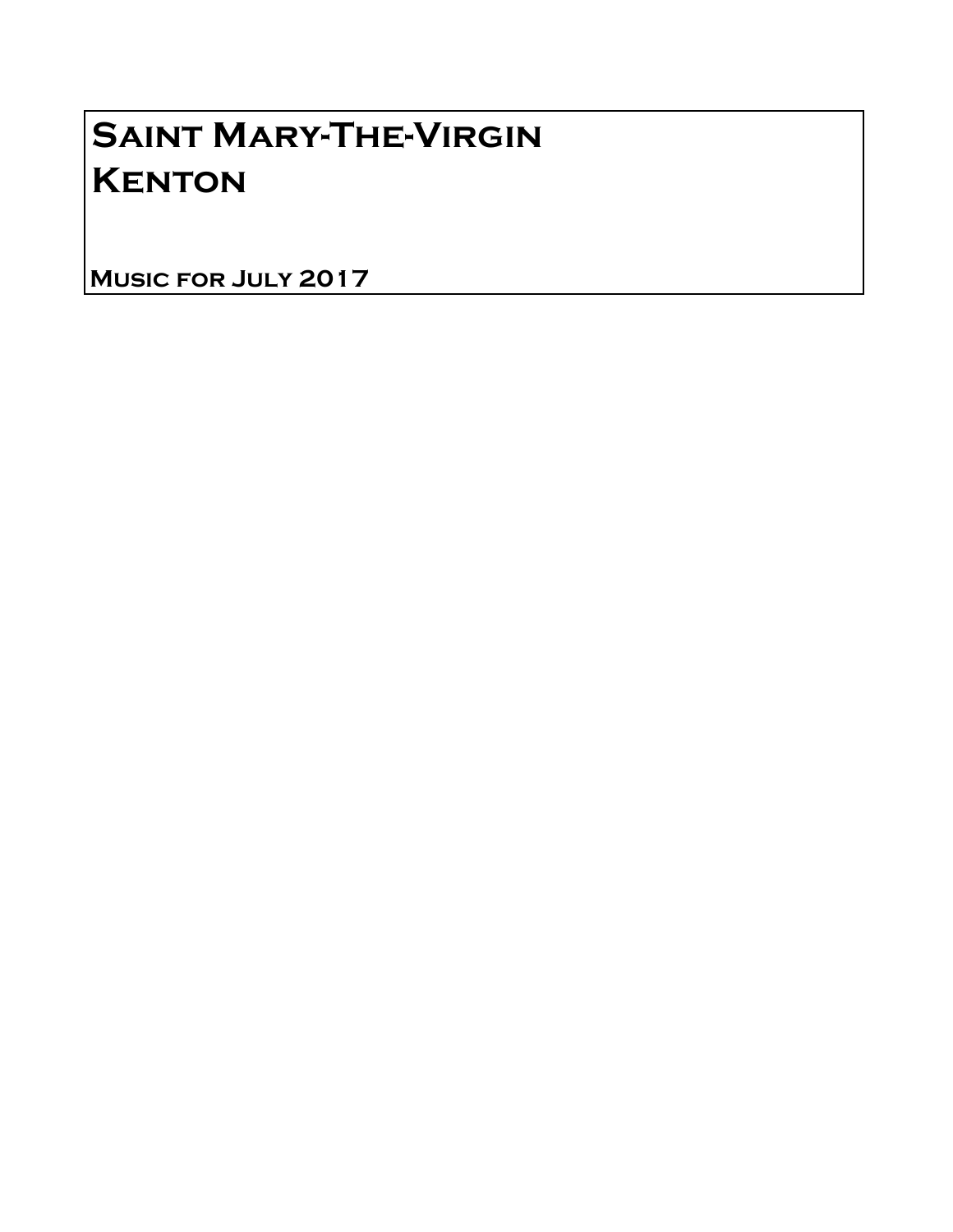## **2nd July Parish Anniversary**

Introit HYMNS ON SHEET<br>Responsorial Psalm No Psalm Responsorial Psalm Gradual **Offertory Communion** Recessional

| Setting      | Mass of St Gregory<br>Lourdes Gloria II |  |
|--------------|-----------------------------------------|--|
| At communion | Come Spirit of our God                  |  |

### **9th July Ordinary Time XIV**

| Introit                   | 63           | All ye who seek a comfort sure |
|---------------------------|--------------|--------------------------------|
| <b>Responsorial Psalm</b> | Page         | Setting                        |
| Gradual                   |              |                                |
| Offertory                 | 376          | I heard the voice              |
| Communion                 | 294          | Just as I am                   |
| Recessional               | 235          | Forth in thy name              |
|                           | Setting      | <b>Belmont Mass</b>            |
|                           | At communion | Come my way                    |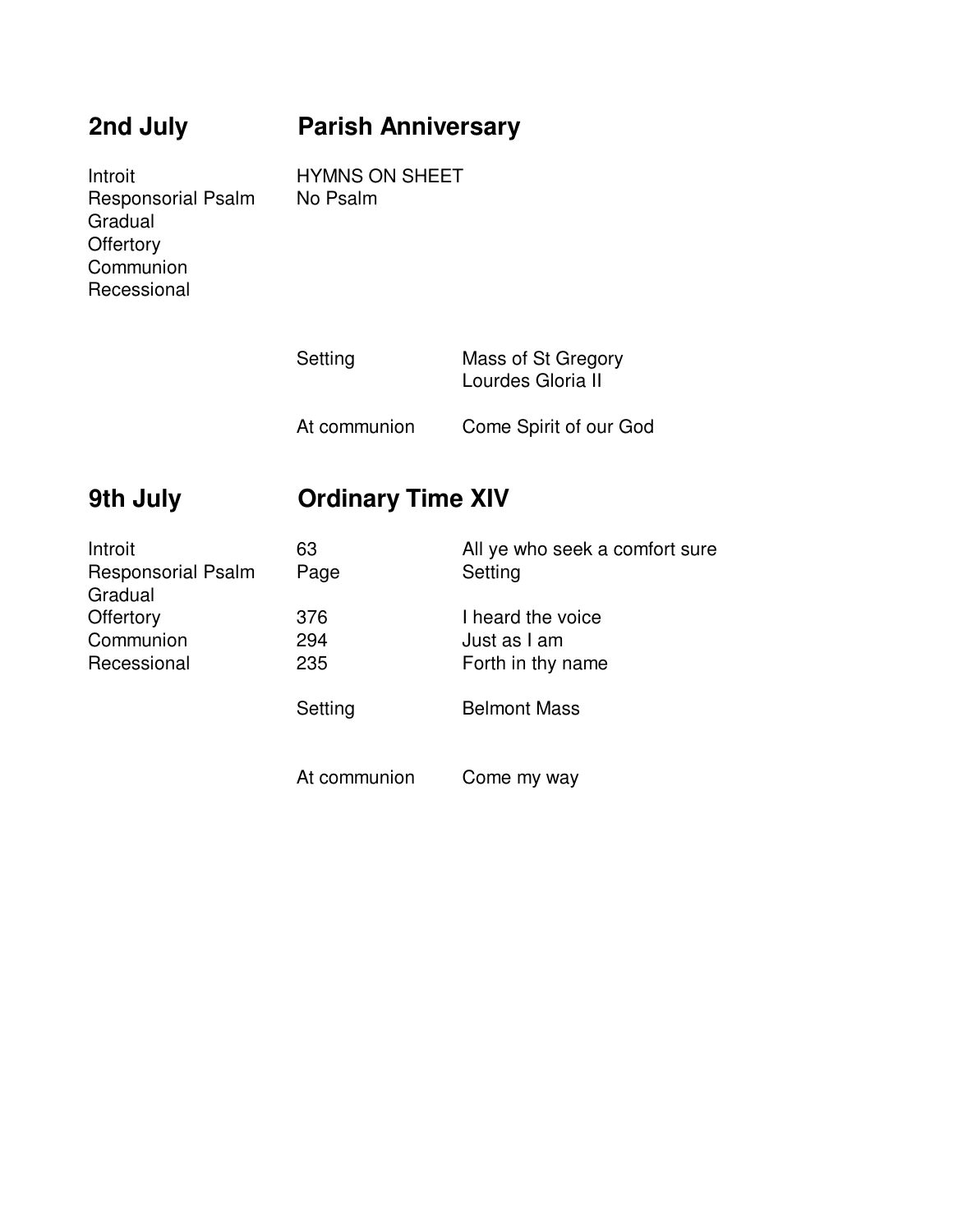| 16th July                                       | <b>Ordinary Time XV</b>                     |                                                                         |
|-------------------------------------------------|---------------------------------------------|-------------------------------------------------------------------------|
| Introit<br><b>Responsorial Psalm</b><br>Gradual | CH390<br>Page                               | Lord, thy Word abideth<br>Setting                                       |
| Offertory<br>Communion<br>Recessional           | <b>CH778</b><br><b>CH54</b><br><b>CH388</b> | We have a gospel to proclaim<br>As the deer pants<br>Shine Jesus, shine |
|                                                 | Setting                                     | <b>Martin Shaw</b>                                                      |
|                                                 | At communion                                | Lord your Word has taught                                               |
| 23rd July                                       | <b>Ordinary Time XVI</b>                    |                                                                         |
| Introit<br><b>Responsorial Psalm</b><br>Gradual | 490<br>Page                                 | Judge eternal throned in splendour<br>Setting                           |
| Offertory<br>Communion                          | 495<br>272                                  | God is working his purpose out<br>All for Jesus                         |
| Recessional                                     | 483                                         | The Church of God a kingdom is                                          |
|                                                 |                                             |                                                                         |
|                                                 | Setting                                     | <b>St Ralph Sherwin Mass</b>                                            |